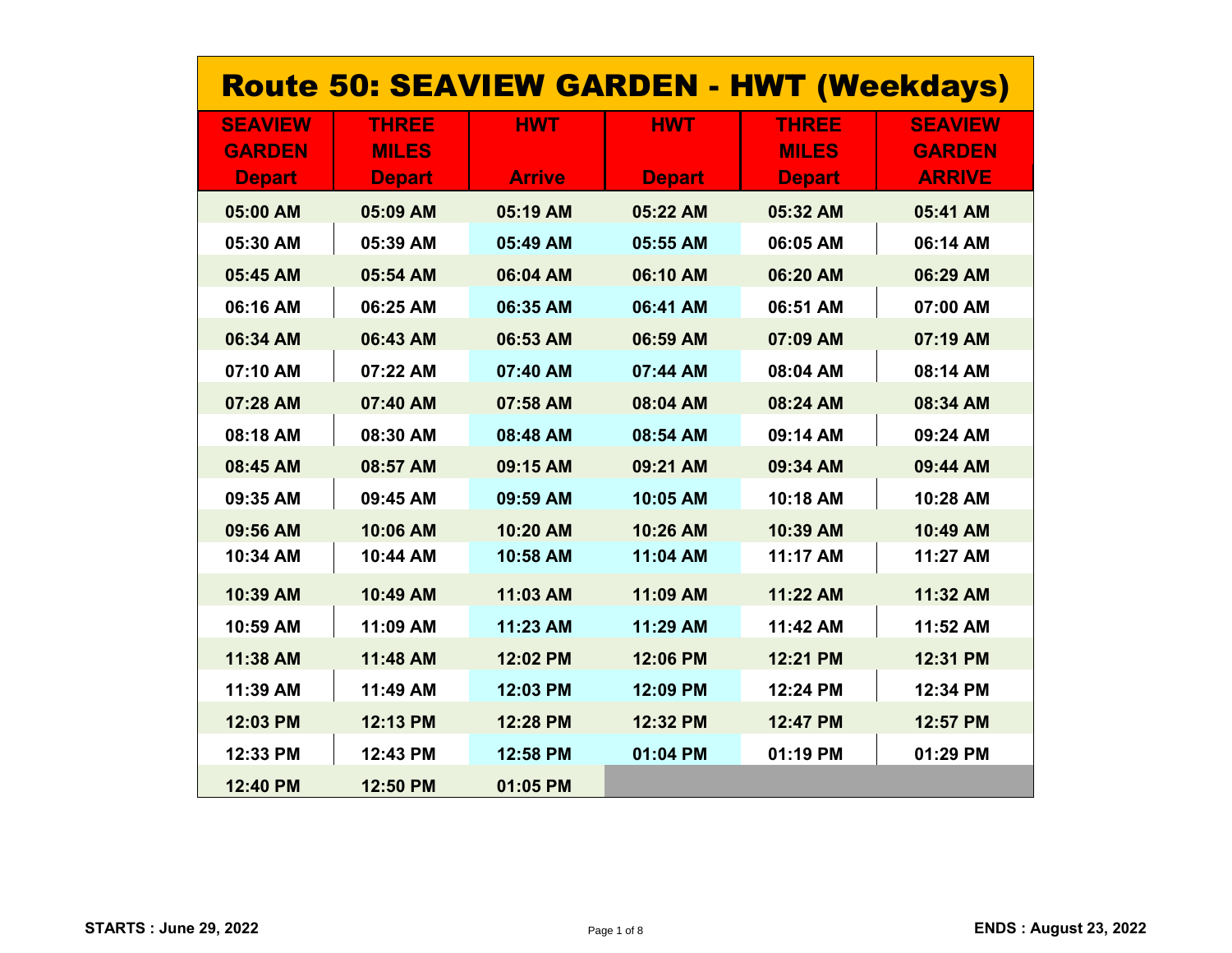| 01:00 PM | $01:10$ PM | $01:25$ PM | 01:31 PM | $01:46$ PM | 01:56 PM |
|----------|------------|------------|----------|------------|----------|
| 01:41 PM | 01:51 PM   | 02:06 PM   | 02:12 PM | 02:27 PM   | 02:37 PM |
| 02:01 PM | 02:11 PM   | 02:26 PM   | 02:32 PM | 02:47 PM   | 02:57 PM |
| 02:41 PM | 02:51 PM   | 03:06 PM   | 03:12 PM | 03:27 PM   | 03:37 PM |
| 03:01 PM | 03:11 PM   | 03:26 PM   | 03:32 PM | 03:47 PM   | 03:57 PM |
| 03:41 PM | 03:51 PM   | 04:06 PM   | 04:12 PM | 04:33 PM   | 04:43 PM |
| 04:01 PM | 04:11 PM   | 04:26 PM   | 04:32 PM | 04:53 PM   | 05:03 PM |
| 04:46 PM | 04:56 PM   | 05:11 PM   | 05:17 PM | 05:38 PM   | 05:48 PM |
| 05:06 PM | 05:16 PM   | 05:31 PM   | 05:37 PM | 05:58 PM   | 06:08 PM |
| 05:52 PM | 06:02 PM   | 06:17 PM   | 06:21 PM | 06:42 PM   | 06:52 PM |
| 06:14 PM | 06:24 PM   | 06:39 PM   | 06:47 PM | $07:02$ PM | 07:12 PM |
| 06:54 PM | 07:04 PM   | 07:16 PM   | 07:22 PM | 07:37 PM   | 07:47 PM |
| 07:24 PM | 07:34 PM   | 07:46 PM   | 07:52 PM | 08:04 PM   | 08:14 PM |
| 07:56 PM | 08:05 PM   | 08:17 PM   | 08:19 PM | 08:31 PM   | 08:41 PM |
| 08:16 PM | 08:25 PM   | 08:37 PM   | 08:40 PM | 08:52 PM   | 09:02 PM |
| 08:42 PM | 08:51 PM   | 09:03 PM   | 09:06 PM | 09:18 PM   | 09:28 PM |
| 09:02 PM | 09:11 PM   | 09:23 PM   | 09:29 PM | 09:41 PM   | 09:51 PM |
| 09:30 PM | 09:39 PM   | $09:50$ PM |          |            |          |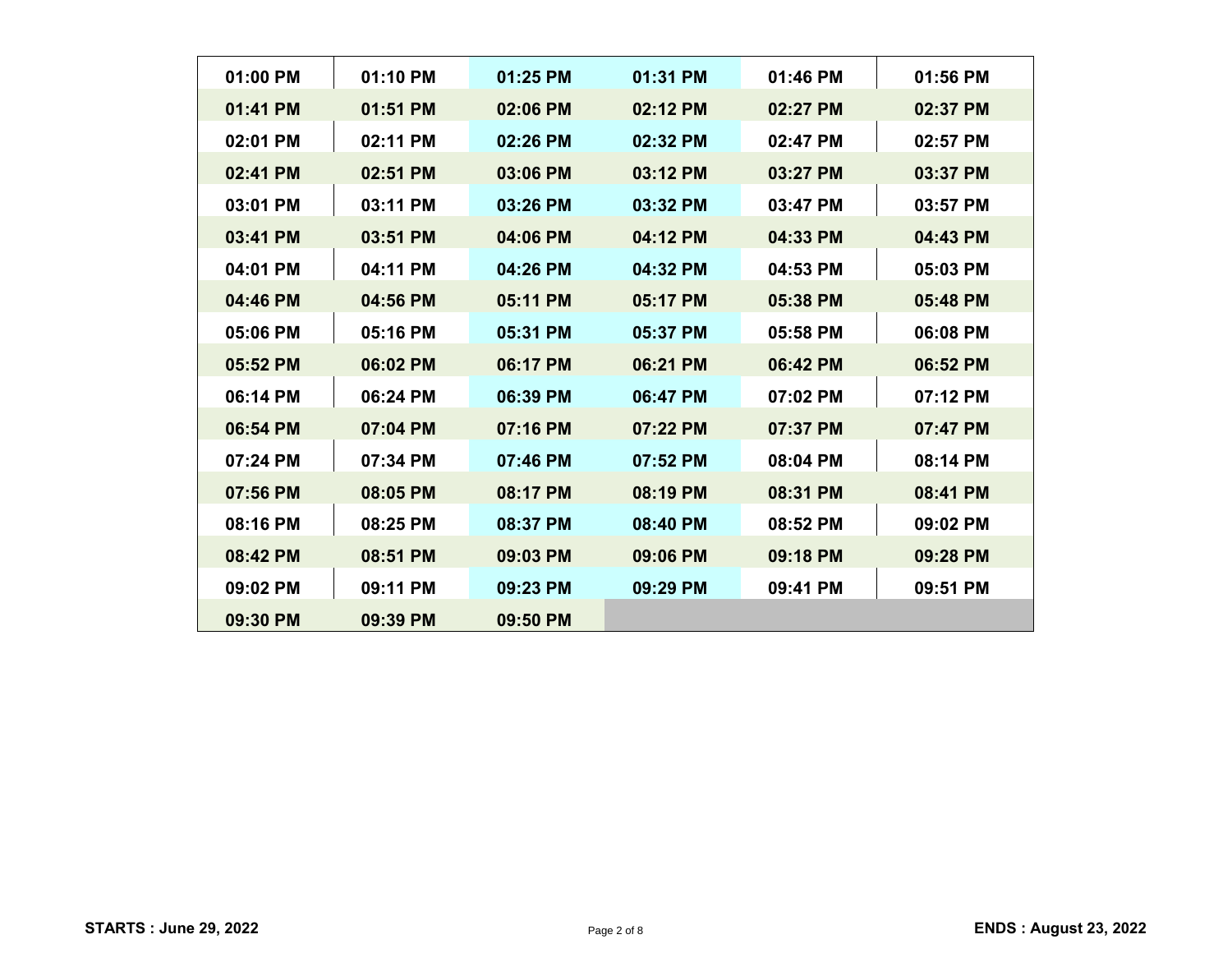| <b>Route 50: SEAVIEW GARDEN - HWT (Saturdays)</b> |               |               |               |               |                |  |
|---------------------------------------------------|---------------|---------------|---------------|---------------|----------------|--|
| <b>SEAVIEW</b>                                    | <b>THREE</b>  | <b>HWT</b>    | <b>HWT</b>    | <b>THREE</b>  | <b>SEAVIEW</b> |  |
| <b>GARDEN</b>                                     | <b>MILES</b>  |               |               | <b>MILES</b>  | <b>GARDEN</b>  |  |
| <b>Depart</b>                                     | <b>Depart</b> | <b>Arrive</b> | <b>Depart</b> | <b>Depart</b> | <b>ARRIVE</b>  |  |
| 05:50 AM                                          | 06:00 AM      | 06:10 AM      | 06:15 AM      | 06:25 AM      | 06:35 AM       |  |
| 06:15 AM                                          | 06:25 AM      | 06:35 AM      | 06:41 AM      | 06:51 AM      | 07:01 AM       |  |
| 06:40 AM                                          | 06:50 AM      | 07:00 AM      | 07:06 AM      | 07:16 AM      | 07:26 AM       |  |
| 07:05 AM                                          | 07:15 AM      | 07:25 AM      | 07:31 AM      | 07:41 AM      | 07:51 AM       |  |
| 07:30 AM                                          | 07:40 AM      | 07:50 AM      | 07:56 AM      | 08:06 AM      | 08:16 AM       |  |
| 07:55 AM                                          | 08:05 AM      | 08:15 AM      | 08:21 AM      | 08:31 AM      | 08:41 AM       |  |
| 08:20 AM                                          | 08:30 AM      | 08:40 AM      | 08:46 AM      | 08:56 AM      | 09:06 AM       |  |
| 08:45 AM                                          | 08:55 AM      | 09:05 AM      | 09:11 AM      | 09:21 AM      | 09:31 AM       |  |
| 09:10 AM                                          | 09:20 AM      | 09:30 AM      | 09:36 AM      | 09:46 AM      | 09:56 AM       |  |
| 09:35 AM                                          | 09:45 AM      | 09:55 AM      | 10:01 AM      | 10:11 AM      | 10:21 AM       |  |
| 10:00 AM                                          | 10:10 AM      | 10:20 AM      | 10:26 AM      | 10:36 AM      | 10:46 AM       |  |
| 10:25 AM                                          | 10:35 AM      | 10:45 AM      | 10:51 AM      | 11:01 AM      | 11:11 AM       |  |
| 10:50 AM                                          | 11:00 AM      | 11:10 AM      | 11:16 AM      | 11:26 AM      | 11:36 AM       |  |
| 11:15 AM                                          | 11:25 AM      | 11:35 AM      | 11:41 AM      | 11:51 AM      | 12:01 PM       |  |
| 11:40 AM                                          | 11:50 AM      | 12:00 PM      | 12:06 PM      | 12:16 PM      | 12:26 PM       |  |
| 12:05 PM                                          | 12:15 PM      | 12:25 PM      | 12:31 PM      | 12:41 PM      | 12:51 PM       |  |
| 12:30 PM                                          | 12:40 PM      | 12:50 PM      | 12:56 PM      | 01:06 PM      | 01:16 PM       |  |
| 12:55 PM                                          | 01:05 PM      | 01:15 PM      | 01:21 PM      | 01:31 PM      | 01:41 PM       |  |
| 01:20 PM                                          | 01:30 PM      | 01:40 PM      | 01:46 PM      | 01:56 PM      | 02:06 PM       |  |
| 01:45 PM                                          | 01:55 PM      | 02:05 PM      | 02:11 PM      | 02:21 PM      | 02:31 PM       |  |
| 02:10 PM                                          | 02:20 PM      | 02:30 PM      | 02:36 PM      | 02:46 PM      | 02:56 PM       |  |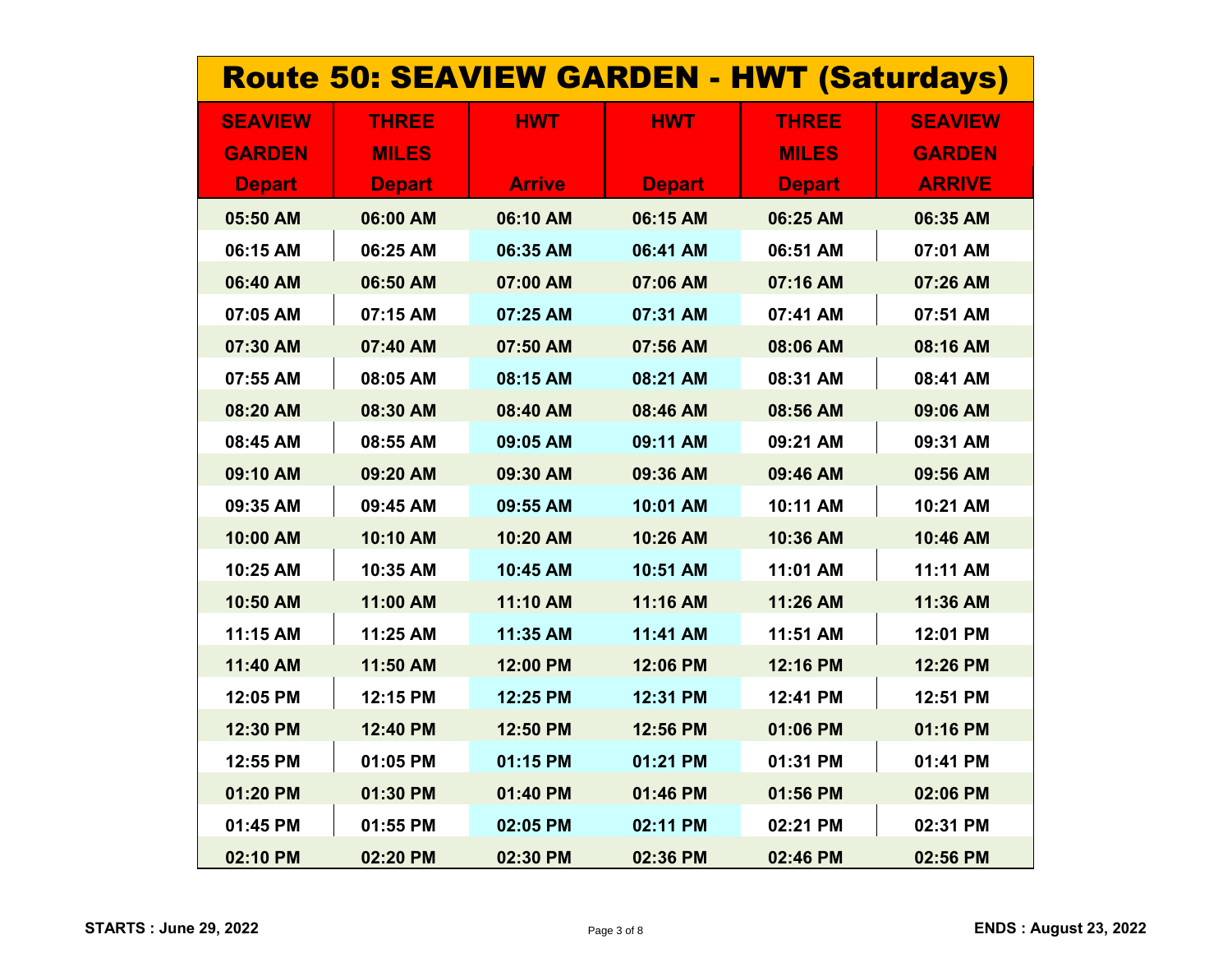| 02:35 PM<br>03:01 PM<br>02:45 PM<br>02:55 PM<br>03:00 PM<br>03:10 PM<br>03:26 PM<br>03:20 PM<br>03:25 PM<br>03:35 PM<br>03:45 PM<br>03:51 PM |                      |  |
|----------------------------------------------------------------------------------------------------------------------------------------------|----------------------|--|
|                                                                                                                                              | 03:11 PM<br>03:21 PM |  |
|                                                                                                                                              | 03:36 PM<br>03:46 PM |  |
|                                                                                                                                              | 04:01 PM<br>04:11 PM |  |
| 03:50 PM<br>04:00 PM<br>04:10 PM<br>04:16 PM                                                                                                 | 04:26 PM<br>04:36 PM |  |
| 04:15 PM<br>04:25 PM<br>04:35 PM<br>04:41 PM                                                                                                 | 04:51 PM<br>05:01 PM |  |
| 04:40 PM<br>04:50 PM<br>05:00 PM<br>05:06 PM                                                                                                 | 05:16 PM<br>05:26 PM |  |
| 05:05 PM<br>05:15 PM<br>05:31 PM<br>05:25 PM                                                                                                 | 05:41 PM<br>05:51 PM |  |
| 05:56 PM<br>05:30 PM<br>05:40 PM<br>05:50 PM                                                                                                 | 06:06 PM<br>06:16 PM |  |
| 05:55 PM<br>06:05 PM<br>06:13 PM<br>06:19 PM                                                                                                 | 06:27 PM<br>06:37 PM |  |
| 06:20 PM<br>06:30 PM<br>06:38 PM<br>06:44 PM                                                                                                 | 06:52 PM<br>07:02 PM |  |
| 06:45 PM<br>06:55 PM<br>07:03 PM<br>07:09 PM                                                                                                 | 07:17 PM<br>07:27 PM |  |
| 07:10 PM<br>07:20 PM<br>07:28 PM<br>07:34 PM                                                                                                 | 07:42 PM<br>07:52 PM |  |
| 07:37 PM<br>07:47 PM<br>07:55 PM<br>08:01 PM                                                                                                 | 08:09 PM<br>08:19 PM |  |
| 08:04 PM<br>08:14 PM<br>08:22 PM<br>08:28 PM                                                                                                 | 08:36 PM<br>08:46 PM |  |
| 08:31 PM<br>08:41 PM<br>08:49 PM<br>08:55 PM                                                                                                 | 09:03 PM<br>09:13 PM |  |
| 08:58 PM<br>09:08 PM<br>09:16 PM<br>09:22 PM                                                                                                 | 09:30 PM<br>09:40 PM |  |
| 09:25 PM<br>09:35 PM<br>09:43 PM<br>09:50 PM                                                                                                 | 09:58 PM<br>10:08 PM |  |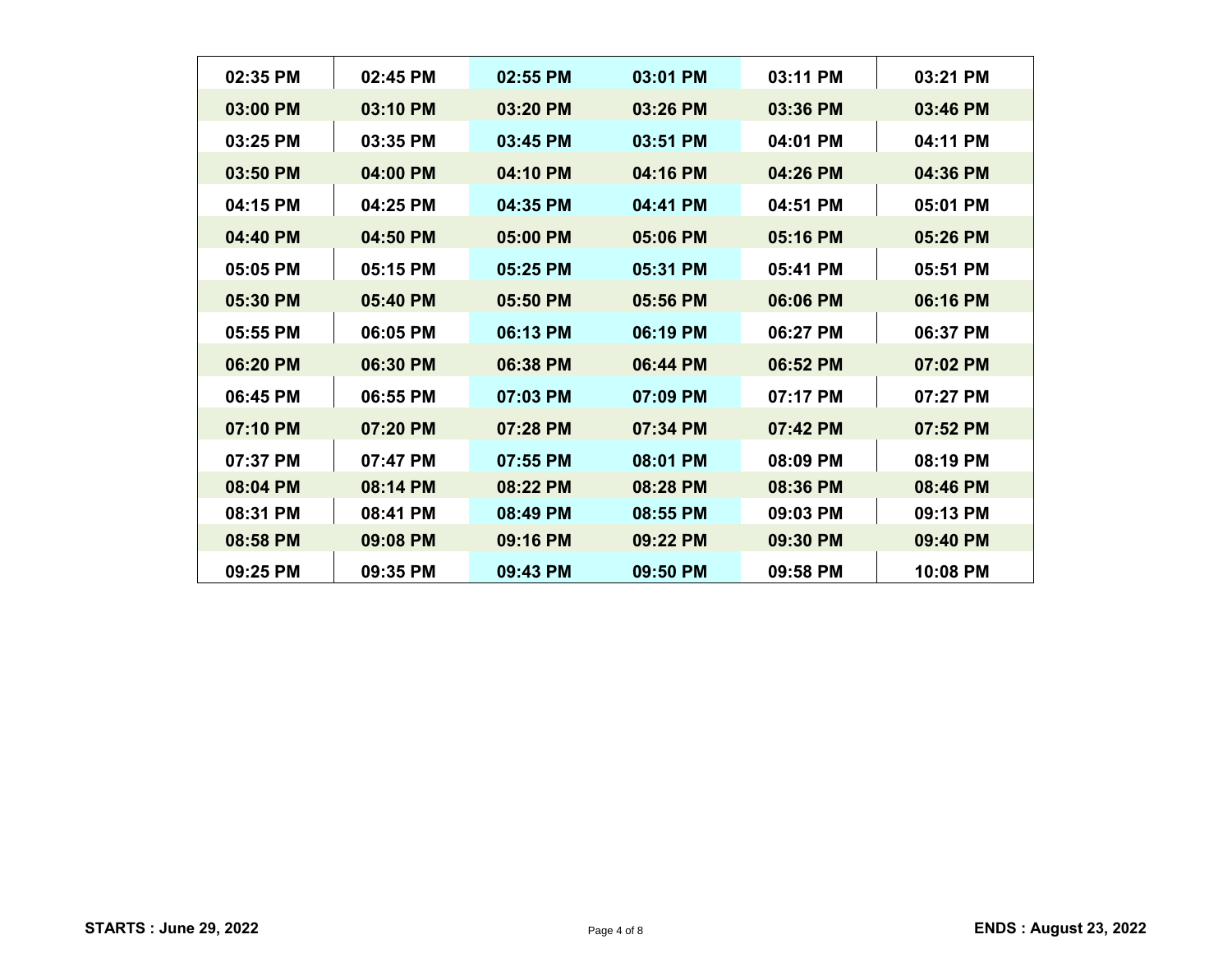| <b>Route 50: SEAVIEW GARDEN - HWT (Sundays)</b> |               |               |               |               |                |  |
|-------------------------------------------------|---------------|---------------|---------------|---------------|----------------|--|
| <b>SEAVIEW</b>                                  | <b>THREE</b>  | <b>HWT</b>    | <b>HWT</b>    | <b>THREE</b>  | <b>SEAVIEW</b> |  |
| <b>GARDEN</b>                                   | <b>MILES</b>  |               |               | <b>MILES</b>  | <b>GARDEN</b>  |  |
| <b>Depart</b>                                   | <b>Depart</b> | <b>Arrive</b> | <b>Depart</b> | <b>Depart</b> | <b>ARRIVE</b>  |  |
|                                                 |               |               | 06:00 AM      | 06:10 AM      | 06:15 AM       |  |
| 06:00 AM                                        | 06:05 AM      | 06:15 AM      | 06:21 AM      | 06:31 AM      | 06:36 AM       |  |
| 06:22 AM                                        | 06:27 AM      | 06:37 AM      | 06:43 AM      | 06:53 AM      | 06:58 AM       |  |
| 06:44 AM                                        | 06:49 AM      | 06:59 AM      | 07:05 AM      | 07:15 AM      | 07:20 AM       |  |
| 07:06 AM                                        | 07:11 AM      | 07:21 AM      | 07:27 AM      | 07:37 AM      | 07:42 AM       |  |
| 07:28 AM                                        | 07:33 AM      | 07:43 AM      | 07:49 AM      | 07:59 AM      | 08:04 AM       |  |
| 07:50 AM                                        | 07:55 AM      | 08:05 AM      | 08:11 AM      | 08:21 AM      | 08:26 AM       |  |
| 08:12 AM                                        | 08:17 AM      | 08:27 AM      | 08:33 AM      | 08:43 AM      | 08:48 AM       |  |
| 08:34 AM                                        | 08:39 AM      | 08:49 AM      | 08:55 AM      | 09:05 AM      | 09:10 AM       |  |
| 08:56 AM                                        | 09:01 AM      | 09:11 AM      | 09:17 AM      | 09:27 AM      | 09:32 AM       |  |
| 09:18 AM                                        | 09:23 AM      | 09:33 AM      | 09:39 AM      | 09:49 AM      | 09:54 AM       |  |
| 09:40 AM                                        | 09:45 AM      | 09:55 AM      | 10:01 AM      | 10:11 AM      | 10:16 AM       |  |
| 10:02 AM                                        | 10:07 AM      | 10:17 AM      | 10:23 AM      | 10:33 AM      | 10:38 AM       |  |
| 10:24 AM                                        | 10:29 AM      | 10:39 AM      | 10:45 AM      | 10:55 AM      | 11:00 AM       |  |
| 10:46 AM                                        | 10:51 AM      | 11:01 AM      | 11:07 AM      | 11:17 AM      | 11:22 AM       |  |
| 11:08 AM                                        | 11:13 AM      | 11:23 AM      | 11:29 AM      | 11:39 AM      | 11:44 AM       |  |
| 11:30 AM                                        | 11:35 AM      | 11:45 AM      | 11:51 AM      | 12:01 PM      | 12:06 PM       |  |
| 11:52 AM                                        | 11:57 AM      | 12:07 PM      | 12:13 PM      | 12:23 PM      | 12:28 PM       |  |
| 12:14 PM                                        | 12:19 PM      | 12:29 PM      | 12:35 PM      | 12:45 PM      | 12:50 PM       |  |
| 12:36 PM                                        | 12:41 PM      | 12:51 PM      | 12:57 PM      | 01:07 PM      | 01:12 PM       |  |
| 12:58 PM                                        | 01:03 PM      | 01:13 PM      | 01:19 PM      | 01:29 PM      | 01:34 PM       |  |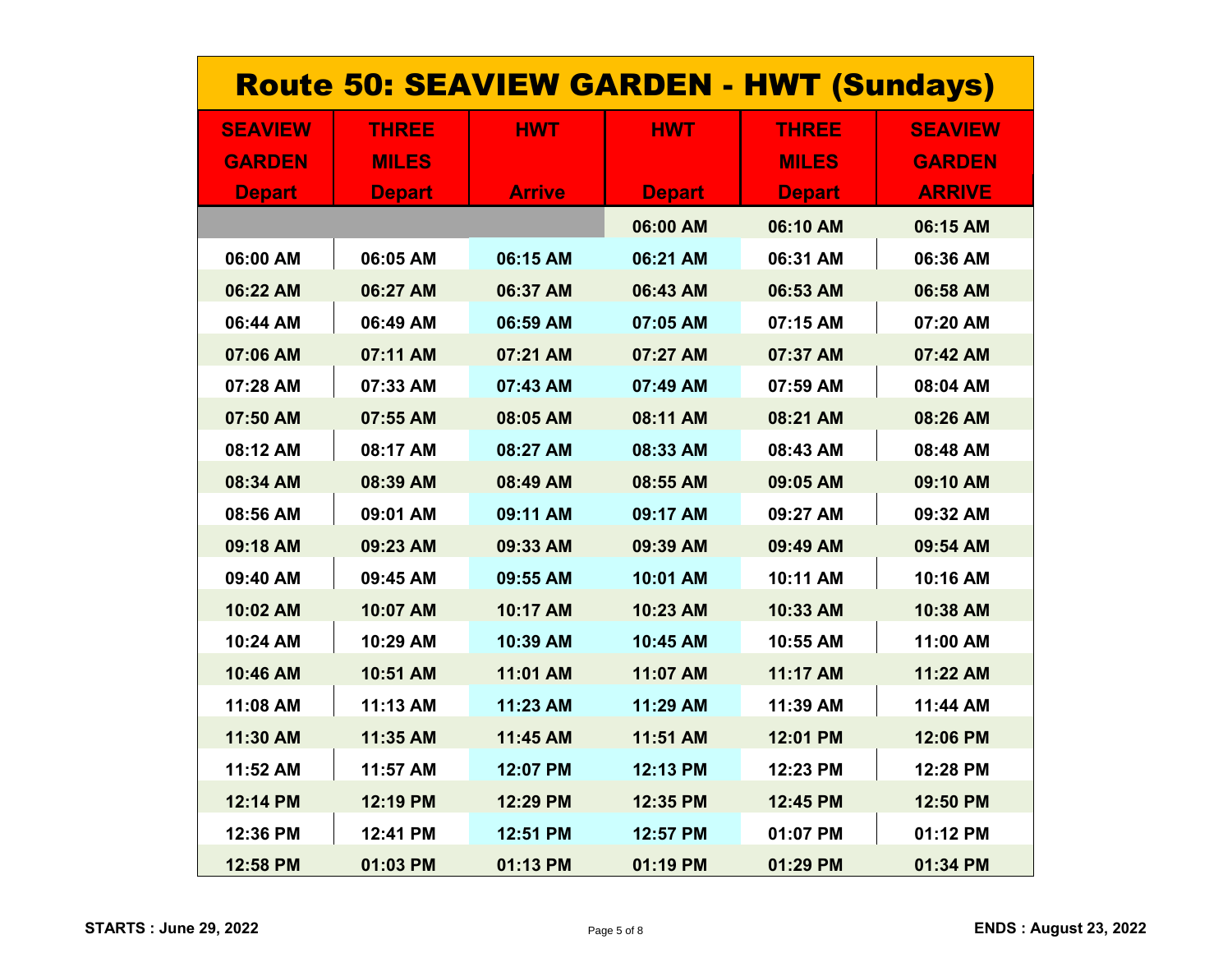| $01:20$ PM | 01:25 PM | 01:35 PM | 01:41 PM | 01:51 PM | 01:56 PM |
|------------|----------|----------|----------|----------|----------|
| 01:42 PM   | 01:47 PM | 01:57 PM | 02:03 PM | 02:13 PM | 02:18 PM |
| 02:04 PM   | 02:09 PM | 02:19 PM | 02:25 PM | 02:35 PM | 02:40 PM |
| 02:26 PM   | 02:31 PM | 02:41 PM | 02:47 PM | 02:57 PM | 03:02 PM |
| 02:48 PM   | 02:53 PM | 03:03 PM | 03:09 PM | 03:19 PM | 03:24 PM |
| 03:10 PM   | 03:15 PM | 03:25 PM | 03:31 PM | 03:41 PM | 03:46 PM |
| 03:32 PM   | 03:37 PM | 03:47 PM | 03:53 PM | 04:03 PM | 04:08 PM |
| 03:54 PM   | 03:59 PM | 04:09 PM | 04:15 PM | 04:25 PM | 04:30 PM |
| 04:16 PM   | 04:21 PM | 04:31 PM | 04:37 PM | 04:47 PM | 04:52 PM |
| 04:38 PM   | 04:43 PM | 04:53 PM | 04:59 PM | 05:09 PM | 05:14 PM |
| 05:00 PM   | 05:05 PM | 05:15 PM | 05:21 PM | 05:31 PM | 05:36 PM |
| 05:22 PM   | 05:27 PM | 05:37 PM | 05:43 PM | 05:53 PM | 05:58 PM |
| 05:44 PM   | 05:49 PM | 05:59 PM | 06:05 PM | 06:15 PM | 06:20 PM |
| 06:06 PM   | 06:11 PM | 06:21 PM | 06:27 PM | 06:37 PM | 06:42 PM |
| 06:28 PM   | 06:33 PM | 06:43 PM | 06:49 PM | 06:59 PM | 07:04 PM |
| 06:50 PM   | 06:55 PM | 07:05 PM | 07:11 PM | 07:21 PM | 07:26 PM |
| 07:12 PM   | 07:17 PM | 07:27 PM | 07:33 PM | 07:43 PM | 07:48 PM |
| 07:34 PM   | 07:39 PM | 07:49 PM | 07:55 PM | 08:05 PM | 08:10 PM |
| 07:56 PM   | 08:01 PM | 08:11 PM | 08:23 PM | 08:33 PM | 08:38 PM |
| 08:18 PM   | 08:23 PM | 08:33 PM | 08:45 PM | 08:55 PM | 09:00 PM |
| 08:45 PM   | 08:50 PM | 09:00 PM | 09:12 PM | 09:22 PM | 09:27 PM |
| 09:10 PM   | 09:15 PM | 09:25 PM | 09:35 PM | 09:45 PM | 09:50 PM |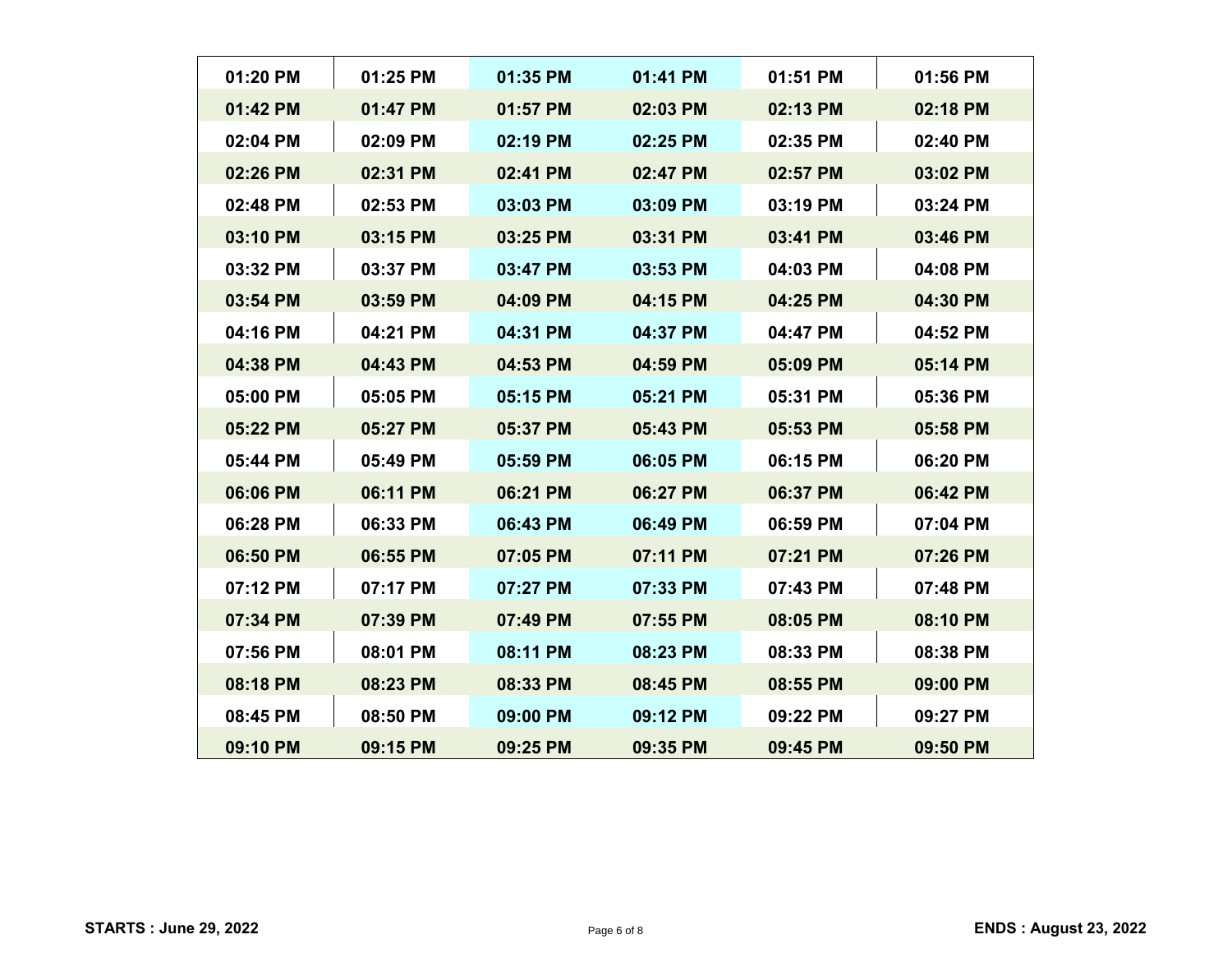| <b>Route 50: SEAVIEW GARDEN - HWT (Public Holiday)</b> |               |               |               |               |                |  |  |
|--------------------------------------------------------|---------------|---------------|---------------|---------------|----------------|--|--|
| <b>SEAVIEW</b>                                         | <b>THREE</b>  | <b>HWT</b>    | <b>HWT</b>    | <b>THREE</b>  | <b>SEAVIEW</b> |  |  |
| <b>GARDEN</b>                                          | <b>MILES</b>  |               |               | <b>MILES</b>  | <b>GARDEN</b>  |  |  |
| <b>Depart</b>                                          | <b>Depart</b> | <b>Arrive</b> | <b>Depart</b> | <b>Depart</b> | <b>ARRIVE</b>  |  |  |
|                                                        |               |               | 06:00 AM      | 06:10 AM      | 06:15 AM       |  |  |
| 06:00 AM                                               | 06:05 AM      | 06:15 AM      | 06:21 AM      | 06:31 AM      | 06:36 AM       |  |  |
| 06:22 AM                                               | 06:27 AM      | 06:37 AM      | 06:43 AM      | 06:53 AM      | 06:58 AM       |  |  |
| 06:44 AM                                               | 06:49 AM      | 06:59 AM      | 07:05 AM      | 07:15 AM      | 07:20 AM       |  |  |
| 07:06 AM                                               | 07:11 AM      | 07:21 AM      | 07:27 AM      | 07:37 AM      | 07:42 AM       |  |  |
| 07:28 AM                                               | 07:33 AM      | 07:43 AM      | 07:49 AM      | 07:59 AM      | 08:04 AM       |  |  |
| 07:50 AM                                               | 07:55 AM      | 08:05 AM      | 08:11 AM      | 08:21 AM      | 08:26 AM       |  |  |
| 08:12 AM                                               | 08:17 AM      | 08:27 AM      | 08:33 AM      | 08:43 AM      | 08:48 AM       |  |  |
| 08:34 AM                                               | 08:39 AM      | 08:49 AM      | 08:55 AM      | 09:05 AM      | 09:10 AM       |  |  |
| 08:56 AM                                               | 09:01 AM      | 09:11 AM      | 09:17 AM      | 09:27 AM      | 09:32 AM       |  |  |
| 09:18 AM                                               | 09:23 AM      | 09:33 AM      | 09:39 AM      | 09:49 AM      | 09:54 AM       |  |  |
| 09:40 AM                                               | 09:45 AM      | 09:55 AM      | 10:01 AM      | 10:11 AM      | 10:16 AM       |  |  |
| 10:02 AM                                               | 10:07 AM      | 10:17 AM      | 10:23 AM      | 10:33 AM      | 10:38 AM       |  |  |
| 10:24 AM                                               | 10:29 AM      | 10:39 AM      | 10:45 AM      | 10:55 AM      | 11:00 AM       |  |  |
| 10:46 AM                                               | 10:51 AM      | 11:01 AM      | 11:07 AM      | 11:17 AM      | 11:22 AM       |  |  |
| 11:08 AM                                               | 11:13 AM      | 11:23 AM      | 11:29 AM      | 11:39 AM      | 11:44 AM       |  |  |
| 11:30 AM                                               | 11:35 AM      | 11:45 AM      | 11:51 AM      | 12:01 PM      | 12:06 PM       |  |  |
| 11:52 AM                                               | 11:57 AM      | 12:07 PM      | 12:13 PM      | 12:23 PM      | 12:28 PM       |  |  |
| 12:14 PM                                               | 12:19 PM      | 12:29 PM      | 12:35 PM      | 12:45 PM      | 12:50 PM       |  |  |
| 12:36 PM                                               | 12:41 PM      | 12:51 PM      | 12:57 PM      | 01:07 PM      | 01:12 PM       |  |  |
| 12:58 PM                                               | 01:03 PM      | 01:13 PM      | 01:19 PM      | 01:29 PM      | 01:34 PM       |  |  |
| 01:20 PM                                               | 01:25 PM      | 01:35 PM      | 01:41 PM      | 01:51 PM      | 01:56 PM       |  |  |